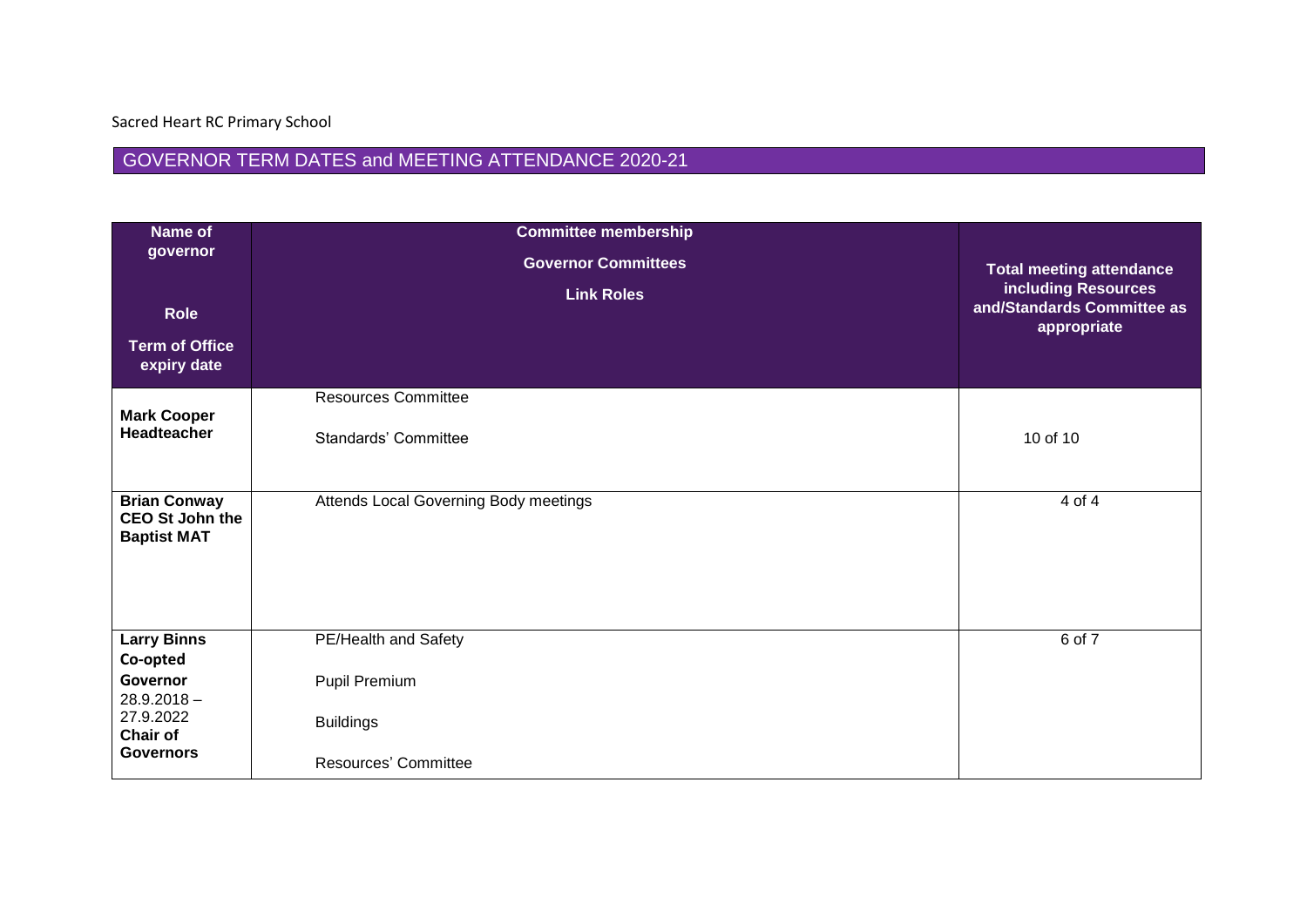|                                                                                   | Safeguarding & Child Protection Governor         |            |
|-----------------------------------------------------------------------------------|--------------------------------------------------|------------|
| <b>Caroline Rayner</b><br><b>Foundation</b><br>Governor<br>1.12.18-31.11.22       | 'Prevent' Governor<br>Standards' Committee Chair | 6 of 7     |
| <b>Karen Binns</b><br><b>School</b><br><b>Business</b><br><b>Manager</b>          | Resources' Committee                             | $3$ of $3$ |
| Emma Udeaja                                                                       | <b>Standards' Committee</b>                      |            |
| <b>Foundation</b><br>Governor<br>$1.11.16 -$                                      |                                                  | 1 of 1     |
| 31.10.20<br>End of term of<br>office                                              |                                                  |            |
| <b>Helen Goodliffe</b><br><b>Foundation</b><br>Governor<br>1.2.2019-<br>31.1.2023 | Standards' Committee                             | $5$ of $7$ |
| <b>Corinne Hayes</b><br><b>Staff Governor</b><br>13.10.2017-<br>12.10.2021        | Resources' Committee                             | $6$ of $7$ |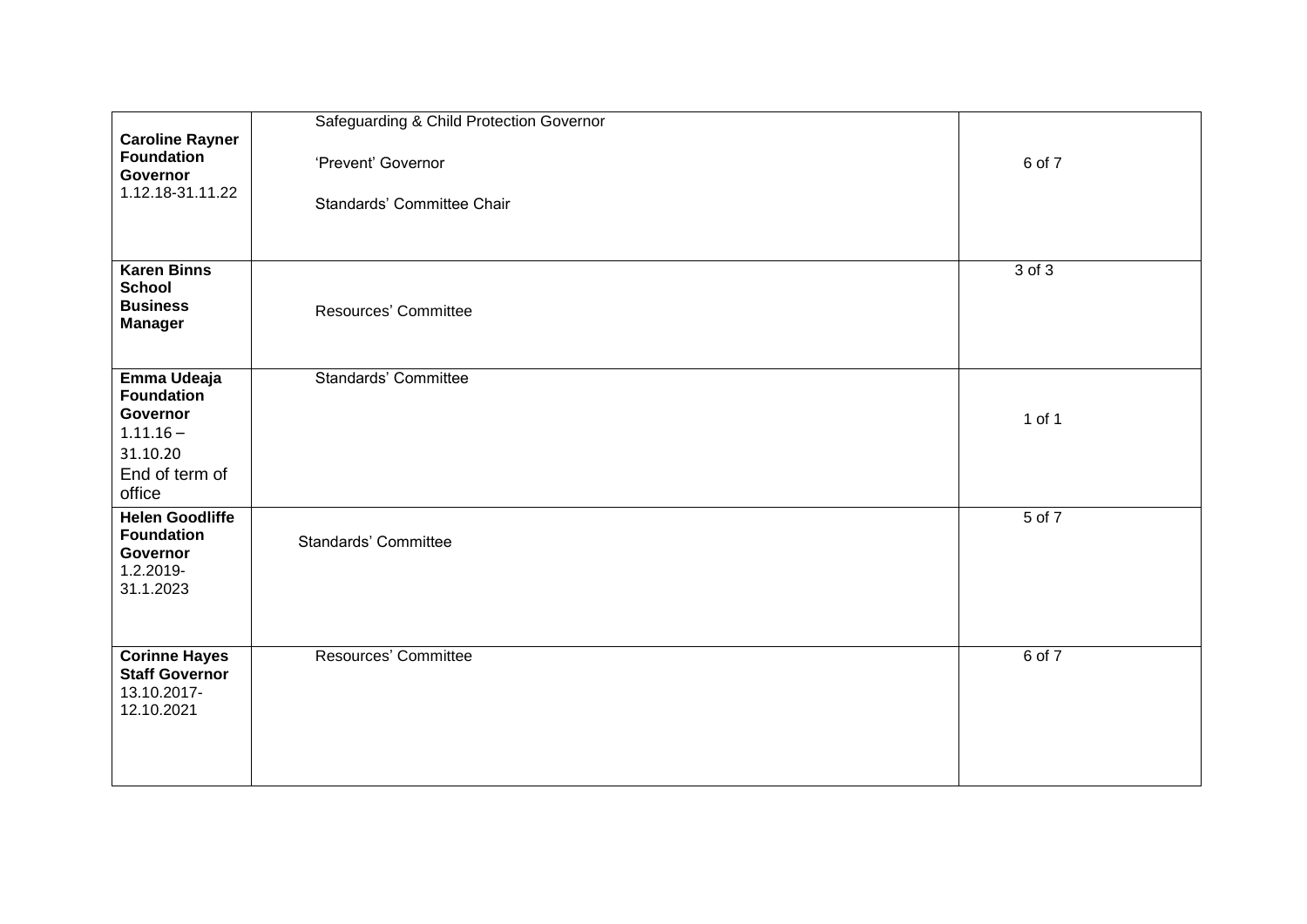| Deborah<br><b>Duff</b><br><b>Foundation</b><br>Governor<br>01.12.2018 to<br>30.11.2022                              | <b>Standards' Committee</b><br>SEND,<br>Equality,<br>and<br>Well-being<br>Governor | 8 of 8 (Co-opted to one<br>Resources committee<br>meeting) |
|---------------------------------------------------------------------------------------------------------------------|------------------------------------------------------------------------------------|------------------------------------------------------------|
| <b>Father Arockiya</b><br>(Seelan)<br>Poobalan<br><b>Foundation</b><br>$1.2.2020 -$<br>31.1.2024                    | N/A                                                                                | 2 of 4                                                     |
| Julia Heppell<br><b>Parent Governor</b><br>$1.10.16 -$<br>30.9.2020<br>End of term of<br>office                     | Standards' Committee                                                               | $0$ of 1                                                   |
| <b>Mrs Sibcy-</b><br><b>Stokes</b><br><b>Parent Governor</b><br>$6.11.2018 -$<br>5.11.2022<br>Resigned<br>24.9.2020 | Resources' Committee                                                               | $1$ of $1$                                                 |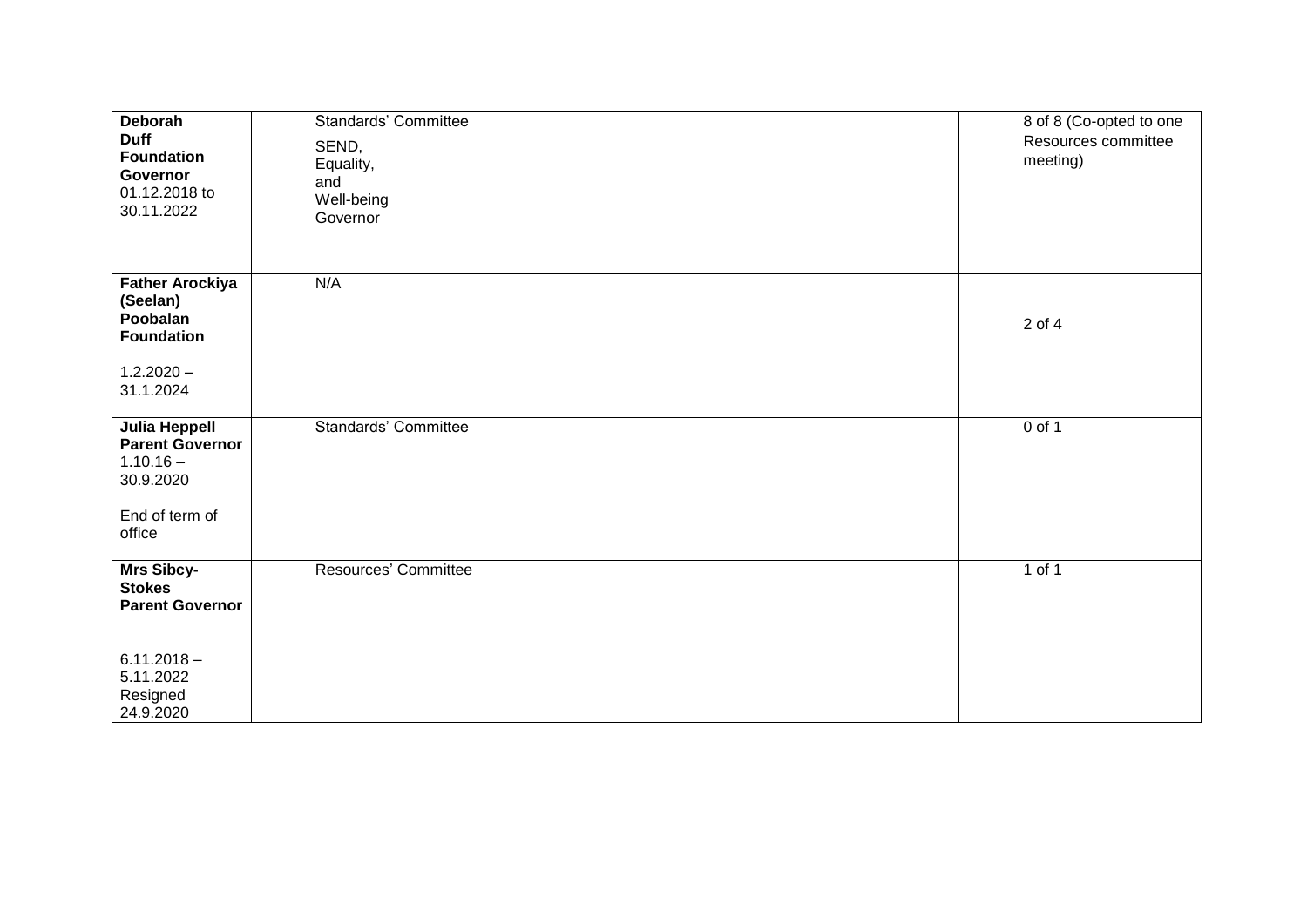| <b>Peter Patzikas</b><br><b>Finance Director</b><br>of the MAT | Resources' Committee only                          | 3 of 3                       |
|----------------------------------------------------------------|----------------------------------------------------|------------------------------|
| <b>Sally</b><br>Robertshaw<br><b>Deputy Head</b>               | As available                                       | Attended all LGB<br>meetings |
| Natasha<br>Wilmore<br><b>Associate</b><br>Governor             | <b>Standards' Committee</b>                        | 6 of 7                       |
| <b>Caroline Curtis</b><br><b>Clerk to</b><br><b>Governors</b>  | Clerked all LGB and Standards' Committee meetings. |                              |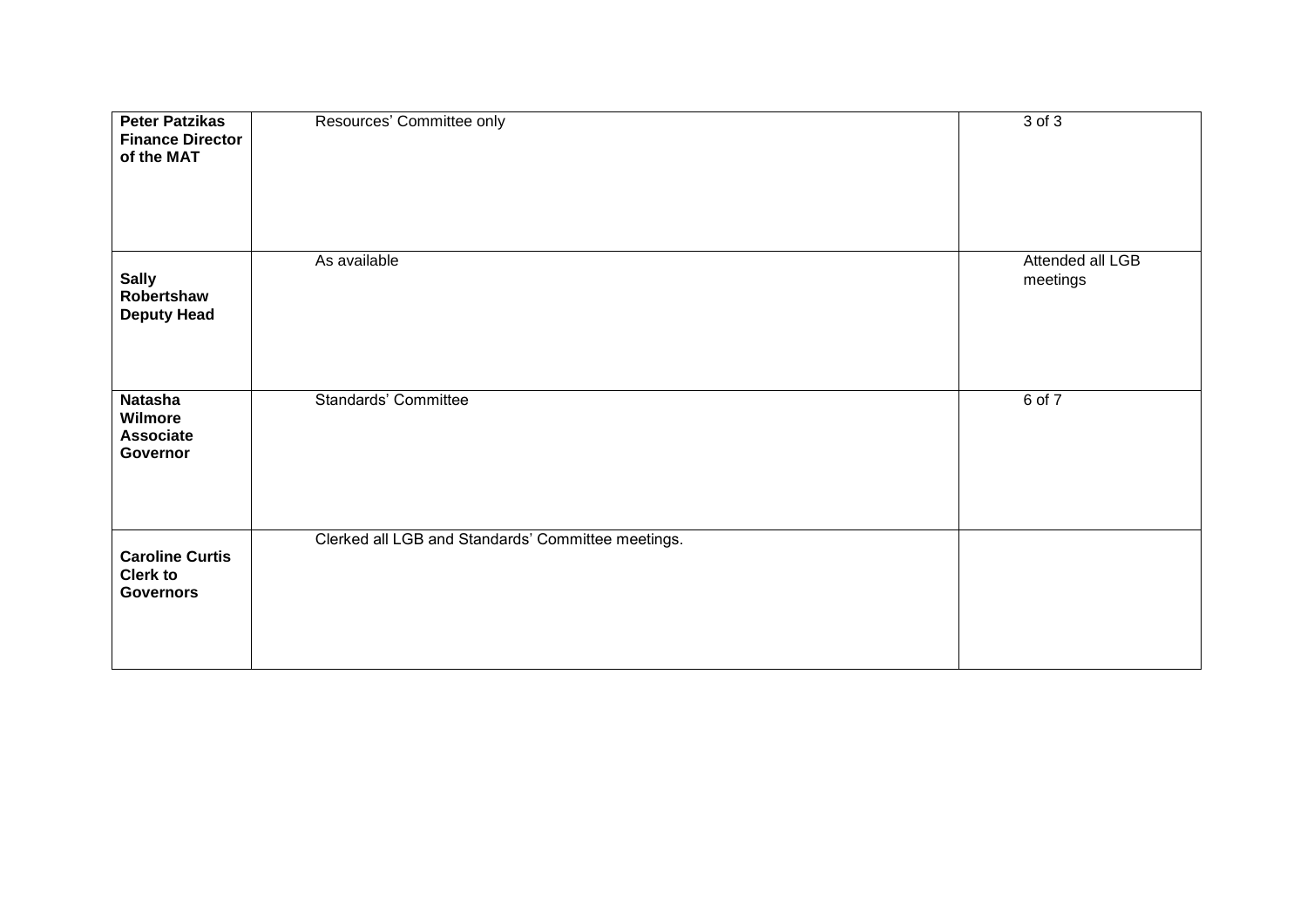| <b>Diocesan</b><br>Schools'<br><b>Service</b><br><b>Commission</b><br>Representative |                                                          |     |
|--------------------------------------------------------------------------------------|----------------------------------------------------------|-----|
| <b>Mrs Julie</b><br>O'Connor                                                         |                                                          |     |
| Governors'<br>leaving in<br>2020-21                                                  |                                                          |     |
| <b>Julia Heppell</b><br><b>Foundation</b><br>Governor<br>$1.10.16 -$<br>30.9.2020    | N/A                                                      | N/A |
| End of term of<br>office                                                             |                                                          |     |
| Mrs Sibcy-<br><b>Stokes</b><br><b>Parent Governor</b>                                | <b>SEN/Equality</b><br><b>Finance Committee</b><br>Chair | N/A |
| $6.11.2018 -$<br>5.11.2022<br>Resigned<br>24.9.2020                                  |                                                          |     |